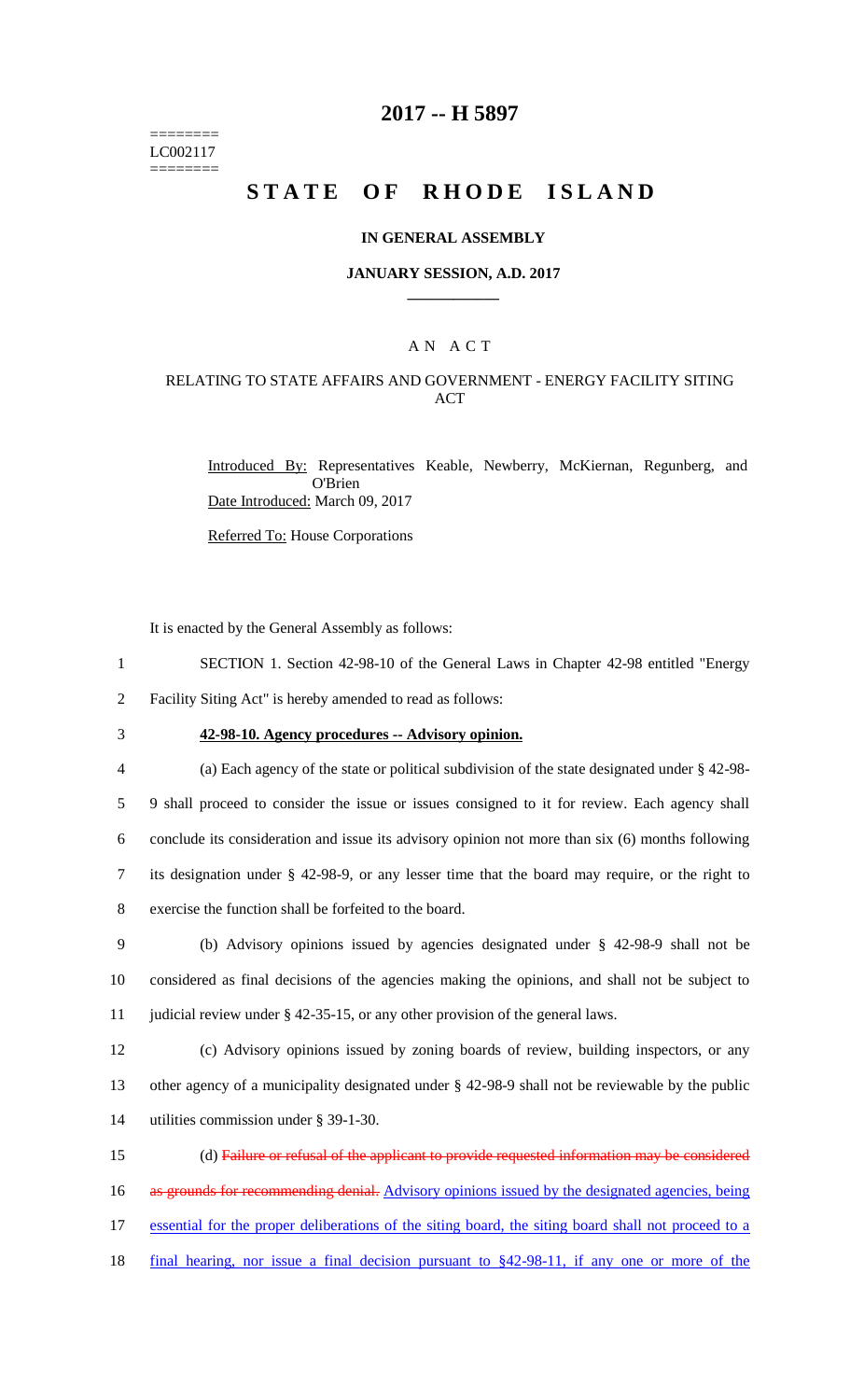- 1 designated agencies inform the siting board, in writing, that they are unable to form such an
- 2 advisory opinion on account of lack of cooperation or information from the applicant.
- 3 (e) At the request of the siting board, the director of environmental management and the
- 4 coastal resources management council shall give priority to the review of permits for energy

5 facilities.

6 SECTION 2. This act shall take effect upon passage.

#### ======== LC002117 ========